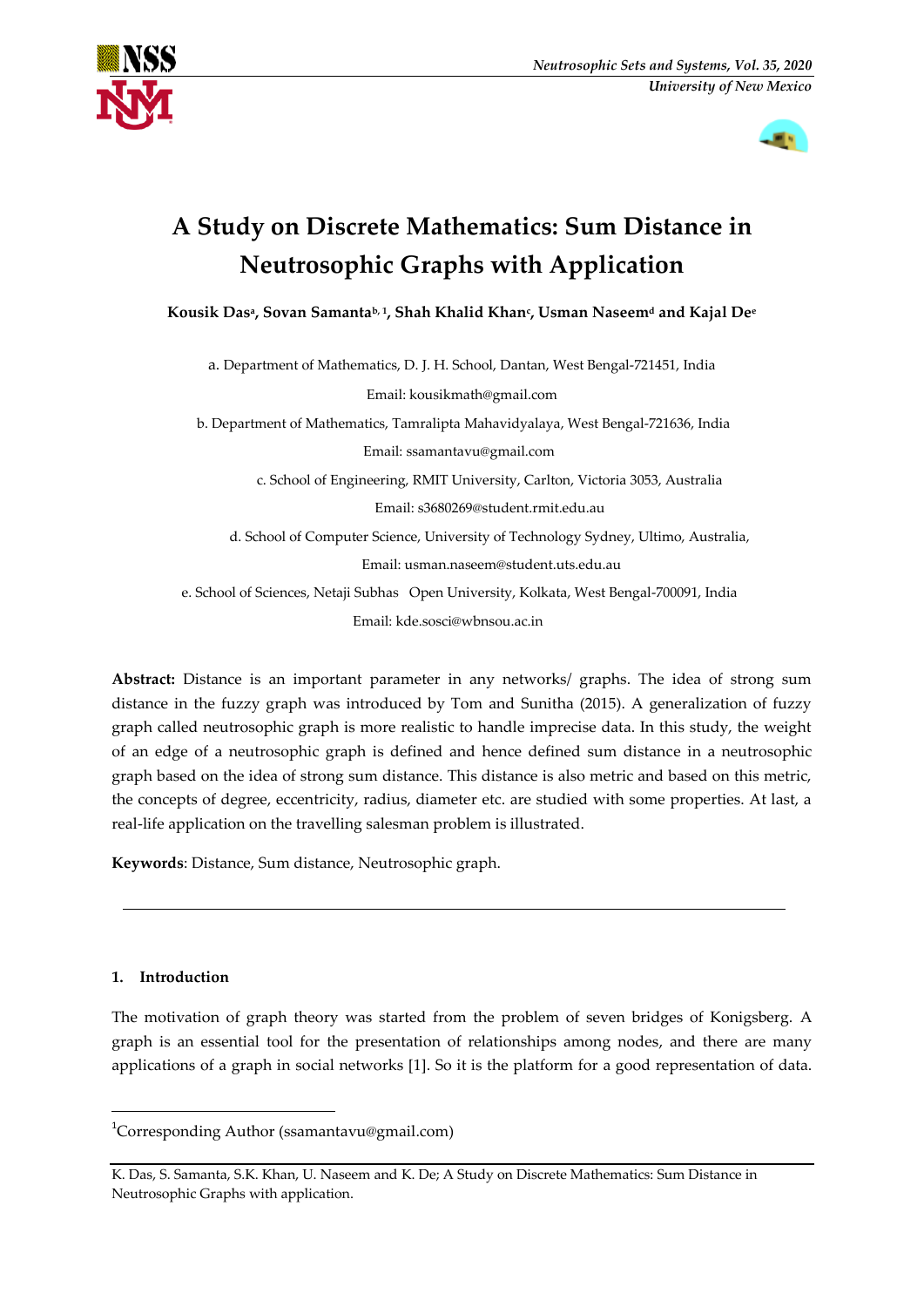However, crisp graphs do not represent any system because the world is now full of imprecise data. The idea of fuzziness was used first to define the fuzzy graph [2] by Kaufmann (1973).

Fuzzy graph [3] theory was developed by Rosenfeld (1975). In the same time, Yeh and Bang (1975) introduced various connectedness concepts in fuzzy graphs [4]. Also,  $\mu$  – length of a path and  $\mu$  – distance in a fuzzy graph [3] was introduced by Rosenfeld (1975). Hence Bhattacharya (1987) introduced the idea of eccentricity and centre in the fuzzy graph [5] using  $\mu$  – distance. Also, the properties of  $\mu$  – distance [6] were developed by Sunitha and Vijayakumar (1998). Bhutani and Rosenfeld (2003) introduced the concepts of  $g - distance$  in fuzzy graphs [7, 8] and eccentricity, centre etc. [9] were also developed. There were further studies on  $g - distance$  [10] by Linda and Sunitha (2012).

Day to day, there were developments on fuzzy graphs. Akram (2011) introduced bipolar fuzzy graphs [11] and the interval-valued fuzzy graph [12] were introduced by Akram and Dudek (2011). Samanta and Pal (2013, 2015) introduced fuzzy k-competition graphs, p-competition graphs [13] and also introduced fuzzy planar graph [14]. Tom and Sunitha (2015) introduced a new definition of the length of a path and strong sum distance in fuzzy graphs [15]. There are many research works on fuzzy graphs. But in all these fuzzy graphs, edge membership value is less than its vertex membership values. To remove this limitation, Samanta and Sarkar (2016) introduced a generalized fuzzy graph [16].

As a generalization of fuzzy set and intuitionistic set theory, Smarandache (1998) introduced the concepts of neutrosophic set [17] that consist of a degree of truth membership, falsity membership and indeterminacy membership. In reality, every uncertainty has some possibility, some risk and some neutral factors. Neutrosophic graphs include all three notions properly. Thus any uncertainty/ ambiguity of networks can be represented by neutrosophic graphs. Broumi et al. (2016) introduced the notion of a single-valued neutrosophic graph [18] as a generalization of fuzzy graphs. After that, there are several research works on neutrosophic graphs [19,20]. Akram and Siddique (2017) introduced the neutrosophic competition graphs [21]. Hence Das et al. (2020) proposed generalized neutrosophic competition graphs [22] with applications to economic competitions among some countries.

Abdel-Basset (2019) utilized the neutrosophic theory to solve the transition difficulties of IoT-based enterprises [23]. Also, there are many real-life applications including evaluation of the green supply chain management practices [24], evaluation Hospital medical care systems based on pathogenic sets [25], decision-making approach with quality function deployment for selecting supply chain sustainability metrics [26], intelligent medical decision support model based on soft computing and IoT [27]. Chakraborty (2020) introduced pentagonal neutrosophic number in shortest path problem [28] and a new score function of the pentagonal neutrosophic number and its application in networking problem [29]. Das and Edalatpanah (2020) proposed a new ranking function of the triangular neutrosophic number and its use in integer programming [30]. The remaining study can be found in [31-40].

The rest of the paper is organized as follows. In Section 2, we discuss the contribution of the study. In section 3, we study some preliminaries related to graph theory. In Section 4, we introduce the sum distance in a neutrosophic graph with some properties. In Section 5, we introduce eccentricity, radius

K. Das, S. Samanta, S.K. Khan, U. Naseem and K. De; A Study on Discrete Mathematics: Sum Distance in Neutrosophic Graphs with application.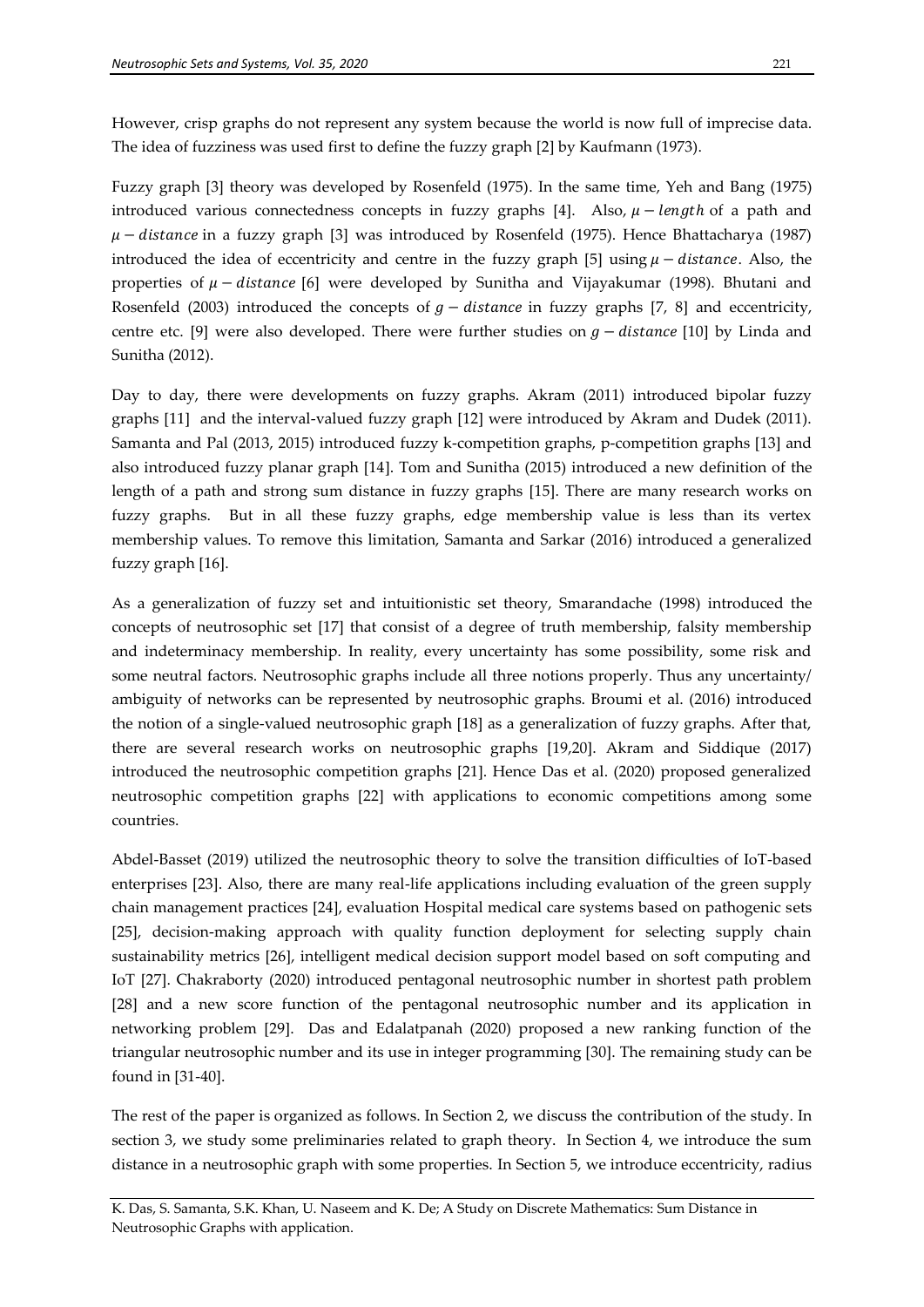and diameter in a neutrosophic graph with properties. In Section 6, we discuss an application to a travelling salesman problem. In section 7, we conclude the study with future directions.

| <b>Authors</b>        | Year  | Contributions                                     |
|-----------------------|-------|---------------------------------------------------|
| Rosenfeld             | 1975  | Introduce $\mu$ – length of a path<br>and $\mu$ – |
|                       |       | <i>distance</i> in a fuzzy graph.                 |
| Bhattacharya          | 1987  | Introduce eccentricity and centre in the fuzzy    |
|                       |       | graph.                                            |
| Bhutani and Rosenfeld | 2003  | $g$ – distance in fuzzy graphs and developed      |
|                       |       | eccentricity, centre etc.                         |
| Linda and Sunitha     | 2011  | Studied on $g$ – distance in fuzzy graphs.        |
| Tom and Sunitha       | 2015  | Introduce length of a path and strong sum         |
|                       |       | distance in fuzzy graphs.                         |
| Das et al.            | This  | Introduce sum distance in neutrosophic graph      |
|                       | paper | and eccentricity, radius etc. are studied. An     |
|                       |       | application is illustrated.                       |

The gist of contributions of authors (Table 1) are arranged below.

Table 1. Contributions of authors

## **2. Major contributions of the study**

The neutrosophic graph is a generalization of the fuzzy graph. The contributions of the study are below.

- This study introduces the concepts of the weight of edges of a neutrosophic graph and weighted sum distance in neutrosophic graph.
- Also the eccentricity, diameter and radius are defined with some properties.
- At last, an application of sum distance in the neutrosophic graph to a travelling salesman problem is illustrated.

## **3. Preliminaries**

**Definition 1.** A *graph* is an ordered pair  $(V, E)$  such that V is the set of vertices and  $E \subseteq V \times V$  is the set of edges between vertices. A *path of length n* is a sequence  $v_0e_1v_1e_2......e_nv_n$  where  $v_0$ ,  $v_1$ , are distinct vertices and  $e_1, e_2, \ldots, e_n$  are distinct edges. The *distance* between the vertices u and v is the minimum length of the path between  $u$  and  $v$ . The *eccentricity* of a vertex is the maximum distance to any vertex in the graph. The *radius* of a graph is the minimum eccentricities of all vertices, and the *diameter* of a graph is the maximum eccentricities of vertices.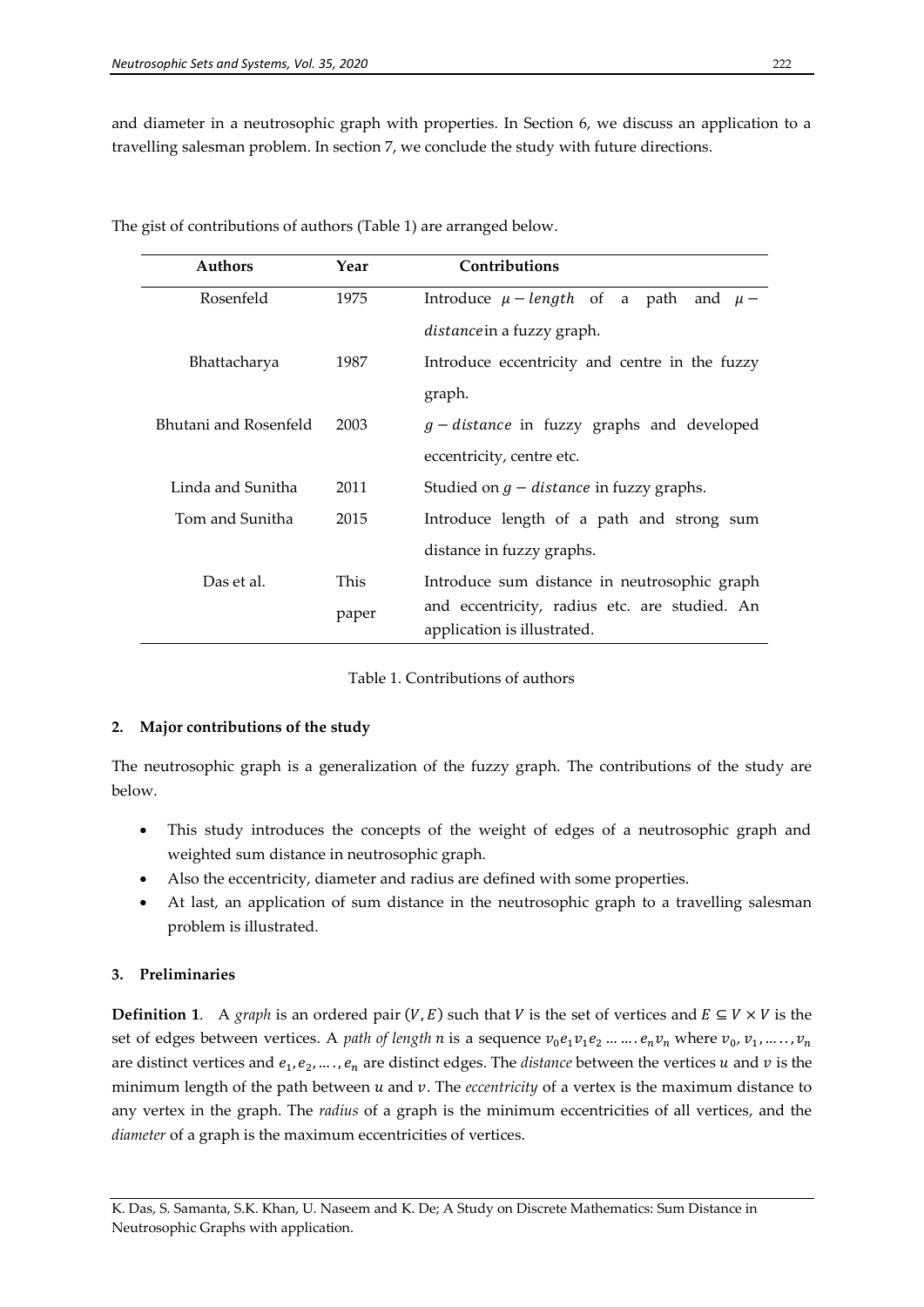**Definition 2.**[3] A *fuzzy graph* G is a triplet  $(V, \sigma, \mu)$  in which V is the set of vertices,  $\sigma: V \to [0,1]$  and  $\mu: V \times V \to [0,1]$  such that  $\mu(x, y) \leq \sigma(x) \wedge \sigma(y)$  where  $\sigma(x)$  represents the membership value of x and  $\mu$ (*x*, *y*) represents the membership value of edge (*x*, *y*).

**Definition 3.**[15] *Length L(P)* of a path  $P: v_0e_1v_1e_2......e_nv_n$  in a connected fuzzy graph  $G: (V, \sigma, \mu)$  is given by  $L(P) = \sum_{i=1}^{n} \mu(e_i)$  where  $\mu(e_i)$  represents membership values of edges  $e_i$ .

**Definition 4.**[15] The strong sum distance between vertices  $u$  and  $v$  is the minimum length of all paths between vertices  $u$  and  $v$ .



Figure 1. Example of a fuzzy graph

**Example 1.** The fuzzy graph (Fig.1) has four vertices with five edges. There are three paths from vertex  $v_1$  to vertex  $v_4$ . The paths are  $P_1: v_1 - v_2 - v_3 - v_4$ ,  $P_2: v_1 - v_2 - v_4$ ,  $P_3: v_1 - v_3 - v_4$ . Then  $L(P_1) = 1.7$ ,  $L(P_2) = 1.2$ ,  $L(P_3) = 1.1$  and the strong sum distance between vertices  $v_1$  and  $v_4$  is

**Definition 5.**[18] A graph  $G = (V, E)$  where  $E \subseteq V \times V$  is said to be neutrosophic graph if

i) there exist functions  $\rho_T: V \to [0,1], \rho_F: V \to [0,1]$  and  $\rho_I: V \to [0,1]$  such that  $0 \leq \rho_T(v_i) + \rho_F(v_i) + \rho_I(v_i) \leq 3$  for all  $v_i \in V$   $(i = 1, 2, 3, ..., n)$ 

where  $\rho_T(v_i)$ ,  $\rho_F(v_i)$ ,  $\rho_I(v_i)$  denote the degree of true membership, degree of falsity membership and degree of indeterminacy membership of the vertex  $v_i \in V$  respectively.

ii) there exist functions 
$$
\mu_T: E \to [0,1]
$$
,  $\mu_F: E \to [0,1]$  and  $\mu_I: E \to [0,1]$  such that  
\n
$$
\mu_T(v_i, v_j) \le \min [\rho_T(v_i), \rho_T(v_j)]
$$
\n
$$
\mu_F(v_i, v_j) \ge \max[\rho_F(v_i), \rho_F(v_j)]
$$
\n
$$
\mu_I(v_i, v_j) \ge \max[\rho_I(v_i), \rho_I(v_j)]
$$
\nand  $0 \le \mu_T(v_i, v_j) + \mu_F(v_i, v_j) + \mu_I(v_i, v_j) \le 3$  for all  $(v_i, v_j) \in E$ 

where  $\mu_T(v_i, v_j)$ ,  $\mu_F(v_i, v_j)$ ,  $\mu_I(v_i, v_j)$  denote the degree of true membership, degree of falsity membership and degree of indeterminacy membership of the edge  $(v_i, v_j) \in E$  respectively.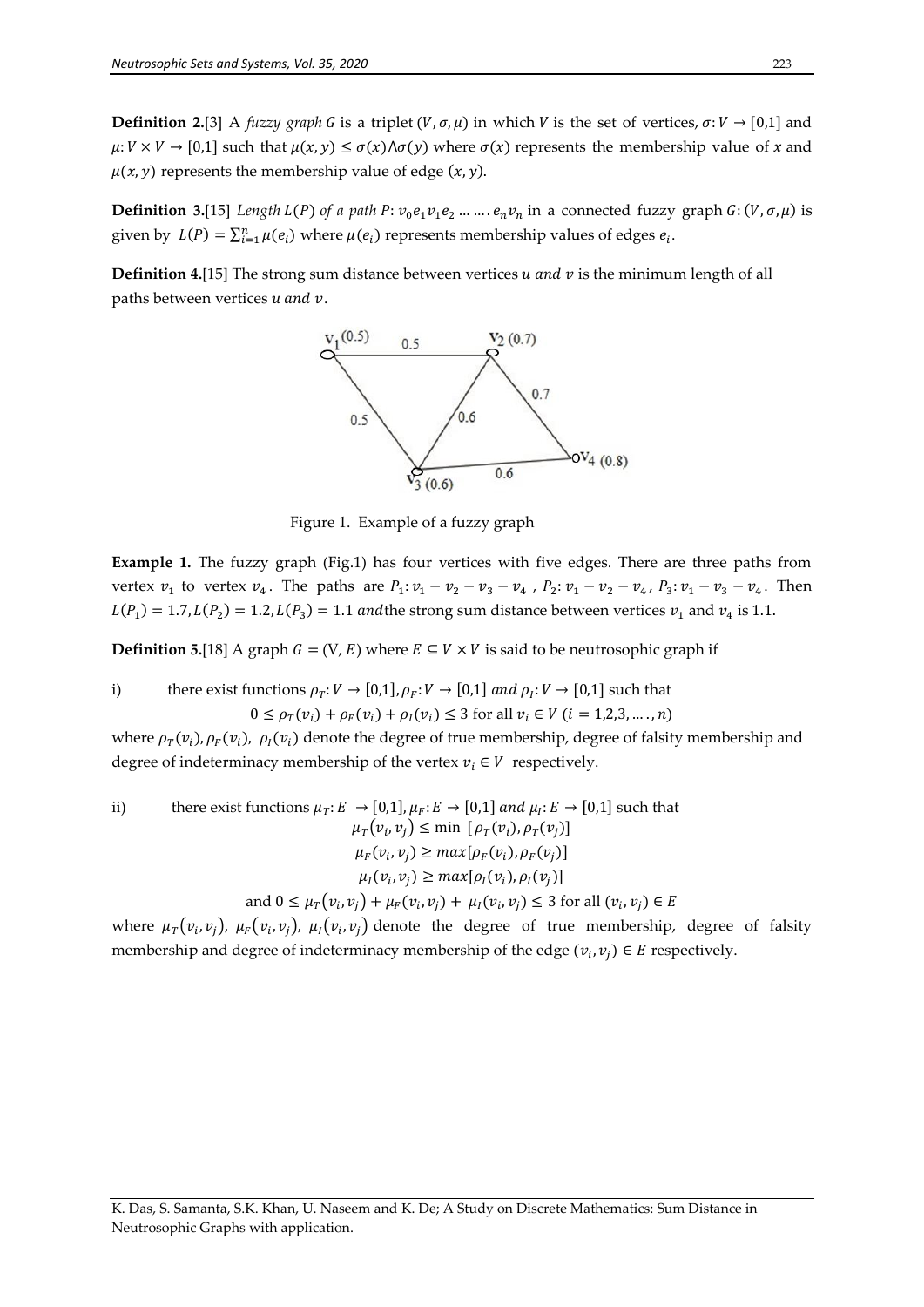

Figure 2. A neutrosophic graph

#### **4. Weighted sum distance in the neutrosophic graph**

In the neutrosophic graph, membership values of edges are in neutrosophic nature. So we cannot compare among edges in a neutrosophic graph. To overcome it, we define weight function that maps from the membership value of edges to a crisp value lies between 0 and 1.

**Definition 6.** Consider a function  $\omega$ :  $[0,1] \times [0,1] \times [0,1] \rightarrow [0,1]$  defined by

$$
\omega_{ij}(t, i, f) = w_1 t (1 - f) + w_2 i
$$
 where  $t, i, f, w_1, w_2$  are the numbers  $\in [0,1]$ .

The weight of an edge  $(v_i, v_j)$  in a neutrosophic graph is a number between 0 and 1 which is obtained from the image of the function  $\omega$  for corresponding membership value  $(T_E(v_i, v_j), F_E(v_i, v_j), I_E(v_i, v_j))$ of the edge and it is denoted by  $\omega_{ii}$ .

**Note:** This function indicates the overall impression of true , falsity and indeterminacy values. Suppose, in one network, generally predictions are always true of some facts. Then  $w_1$  must be higher value and close to 1. Similarly for the other cases.

**Example 2.** Weight  $\omega_{23}$  of edge  $(v_2, v_3)$  in the neutrosophic graph (Fig.2) 0.38 where  $w_1 = \frac{2}{3}$  $rac{2}{3}$  and  $W_2 = \frac{1}{2}$  $\frac{1}{3}$ .

**Definition** 7. Let  $P: u_0 - u_1 - u_2 - \cdots - u_n$  be any path in a neutrosophic graph  $G = (V, E)$ . Then the length of the path p is the sum of the weights of the edges of the path P in  $G = (V, E)$ .

$$
L_N(p) = \sum_{\substack{0 \le i < n \\ i < j}} \omega_{ij},
$$

where  $\omega_{ij}$  is the weight of edge between vertices  $u_i$  and  $u_j$ .

**Example 3.** Length of the path  $v_1 - v_4 - v_6 - v_7$  in the neutrosophic graph (Fig.2) is 0.8 where  $w_1 = \frac{2}{3}$ 3 and  $w_2 = \frac{1}{2}$  $\frac{1}{3}$ .

**Definition** 8. Let  $G = (V, E)$  be a neutrosophic graph and P be the collection of all paths between two nodes *u* and *v* i.e.  $P = \{p_i, i = 1, 2, 3, ..., n\}$ . Then the weighted distance between the nodes is denoted by  $d_N(u, v)$  and is defined by

K. Das, S. Samanta, S.K. Khan, U. Naseem and K. De; A Study on Discrete Mathematics: Sum Distance in Neutrosophic Graphs with application.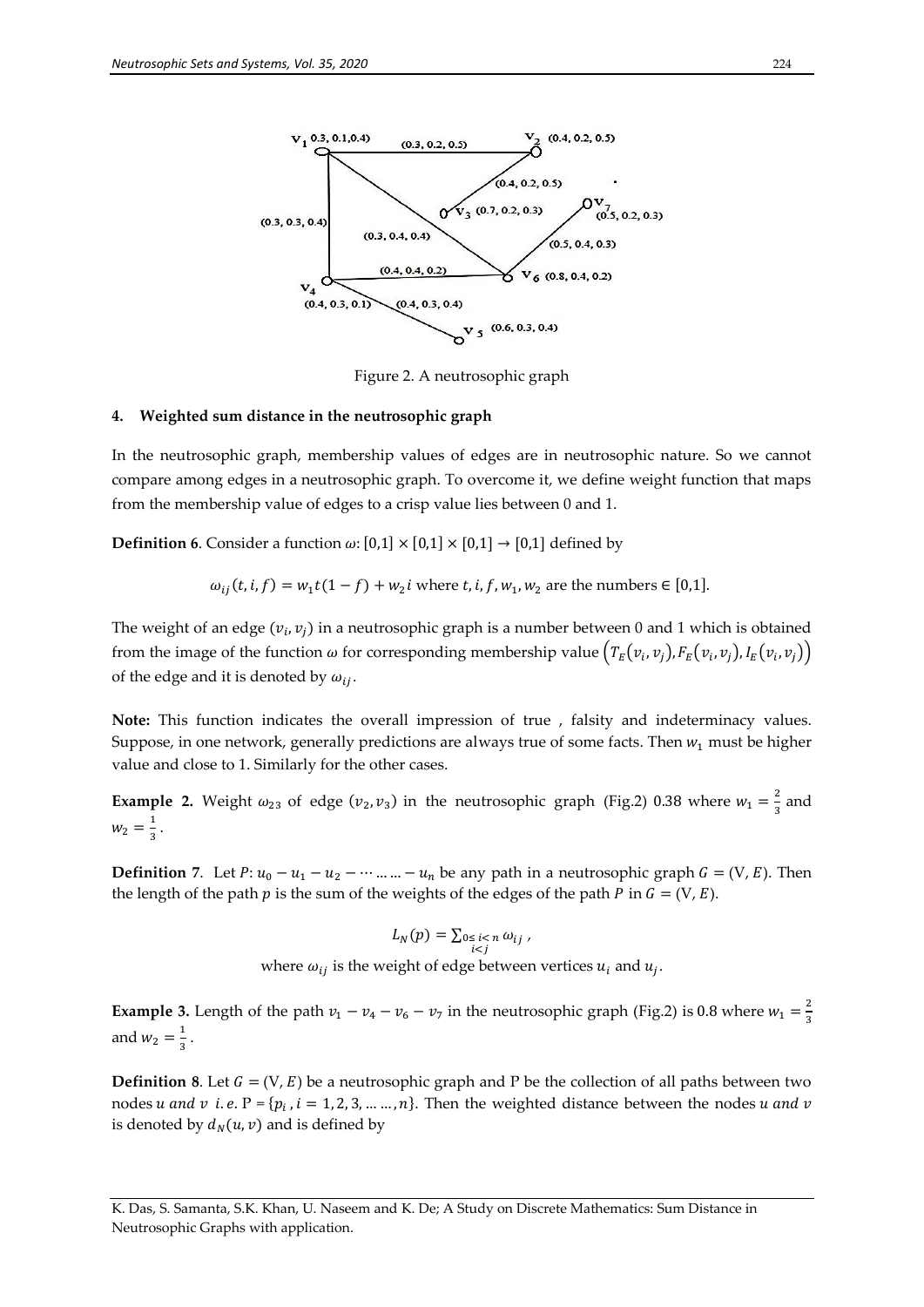$d_N(u, v) = min\{L_N(p_i): p_i \in P, i = 1, 2, 3, \dots, n\},\$ where  $L_N(p_i)$  is the length of the path  $p_i$ .

**Example 4.** Sum distance between the nodes  $v_1$  and  $v_7$  in the neutrosophic graph (Fig.2) is 0.55 where  $w_1 = \frac{2}{3}$  $\frac{2}{3}$  and  $w_2 = \frac{1}{3}$  $\frac{1}{3}$ .

**Theorem 1.** Let  $G = (V, E)$  be a neutrosophic graph and  $d<sub>N</sub>(u, v)$  be weighted sum distance between any two nodes u and v. Then  $\forall u, v, w \in V$ 

- i)  $d_N(u, v) \geq 0$
- ii)  $d_N(u, v) = 0$  if and only if  $u = v$
- iii)  $d_N(u, v) = d_N(v, u)$
- iv)  $d_N(u, v) \le d_N(u, w) + d_N(w, v).$

Proof. (i) It clears from the definition that  $d_N(u, v) \geq 0$ .

(ii) It clears from the definition that  $d_N(u, v) = 0$  if and only if  $u = v$ .

(iii)  $d_N(u, v)$  denotes the strong sum distance from u to v. Then there exists a path whose length is minimum among all the path between u to v. Hence the length should be the same from v to u. So  $d_N(u, v) = d_N(v, u).$ 

(iv) Let p be a path  $u - w$  such that  $L_N(p) = d_N(u, w)$  and q be a path  $w - v$  such that  $L_N(q) =$  $d_N(w, v)$ . Then  $u - v$  is a walk and it is a strong path whose length is at most  $d_N(u, w) + d_N(w, v)$ . Thus  $d_N(u, v) \le d_N(u, w) + d_N(w, v)$ .

#### **5. Eccentricity, Radius and Diameter**

The parameters eccentricity, radius and diameter are crucial in graph theory. We studied these important parameters in neutrosophic graph considering the concepts of sum distance. The relations among radius, diameters, eccentricity and distance are studied as follows.

**Definition** 9. The eccentricity  $e_N(u)$  of a node, u is the distance from u to the furthest node in the neutrosophic graph  $G$ . Thus

$$
e_N(u) = \max\{d_N(u, v): \forall v \in V\}.
$$

**Example 5.** Consider a neutrosophic graph (Fig.3). The eccentricity  $e_N(v_1)$  of the vertex  $v_1$  is calculated by the following:

$$
e_N(v_1) = \max\{d_N(v_1, v_2), d_N(v_1, v_3), d_N(v_1, v_4)\}
$$
  
= max{0.33, 0.41, 0.87} = 0.87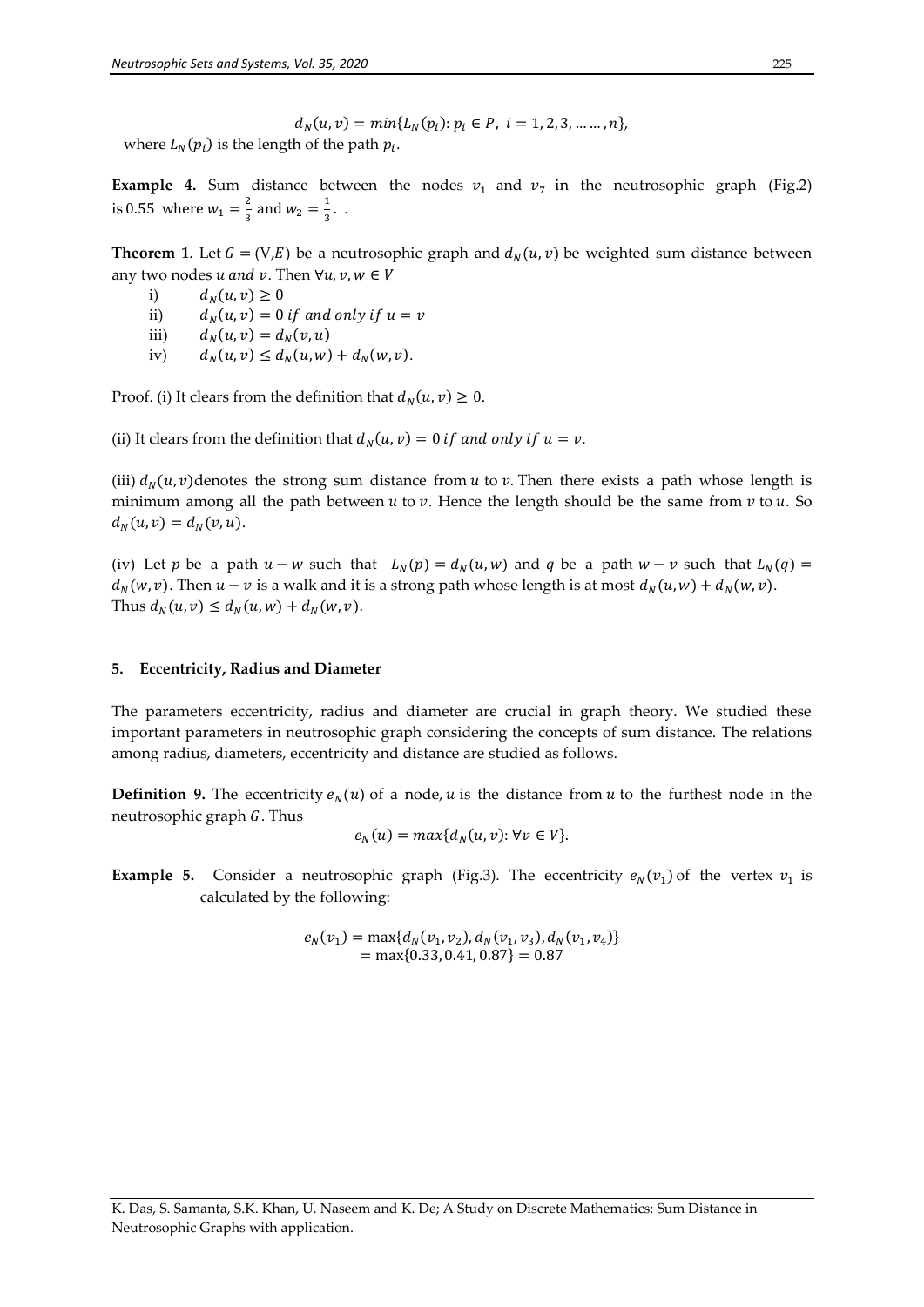

Fig. 3. An example of a neutrosophic graph

**Theorem 2.** Let  $G = (V, E)$  be a connected neutrosophic graph and  $u, v$  be any two nodes of G. Then  $|e_N(u) - e_N(v)| \le d_N(u, v).$ 

Proof. Let  $u, v \in G$  be two nodes such that  $e_N(u) \ge e_N(v)$  and  $x \in G$  be anode such that  $e_N(u)$  $d_N(u,x)$ . Then  $d_N(u,x) \leq d_N(u,v) + d_N(v,x)$ , by theorem 3.7 (iv). Also  $d_N(v,x) \leq e_N(v)$ . Thus  $e_N(u) = d_N(u, x) \le d_N(u, v) + e_N(v)$ , this implies  $0 \le e_N(u) - e_N(v) \le d_N(u, v)$ . Similarly, if we take  $e_N(u) \le e_N(v)$ , we will get  $-d_N(u, v) \le e_N(u) - e_N(v)$ . Thus  $|e_N(u) - e_N(v)| \le d_N(u, v)$ .

**Definition 10**. The radius  $r_N(G)$  of a neutrosophic graph, G is the minimum among all eccentricity of nodes. Thus

$$
r_N(G) = min\{e_N(u): \forall u \in G\}.
$$

**Example 6.** Consider the neutrosophic graph (Fig. 3). The radius  $r_N(G)$  of the graph G is calculated by the following:

$$
r_N(G) = \min\{e_N(v_1), e_N(v_2), e_N(v_3), e_N(v_4)\}
$$
  
= min{0.87, 0.83, 0.46, 0.87} = 0.46

**Definition 11.** The diameter  $d_N(G)$  of a neutrosophic graph, G is the maximum among all eccentricity of nodes. Thus

$$
d_N(G) = \max\{e_N(u): \forall u \in G\}.
$$

**Example** 7. Consider the neutrosophic graph (Fig.3). The diameter  $d_N(G)$  of graph G is calculated by the following:

$$
d_N(G) = \max\{e_N(v_1), e_N(v_2), e_N(v_3), e_N(v_4)\}
$$
  
= max{0.87, 0.83, 0.46, 0.87} = 0.87

**Definition 12.** A node in a neutrosophic graph is called a central node if its eccentricity is equal to the radius of the graph. Thus for a central node  $u$ ,

$$
e_N(u)=r_N(G).
$$

**Example 8.** Consider the neutrosophic graph (Fig. 3). The node  $v_3$  is a central node, since the eccentricity  $e_N(v_3)$  = the radius  $r_N(G)$ 

K. Das, S. Samanta, S.K. Khan, U. Naseem and K. De; A Study on Discrete Mathematics: Sum Distance in Neutrosophic Graphs with application.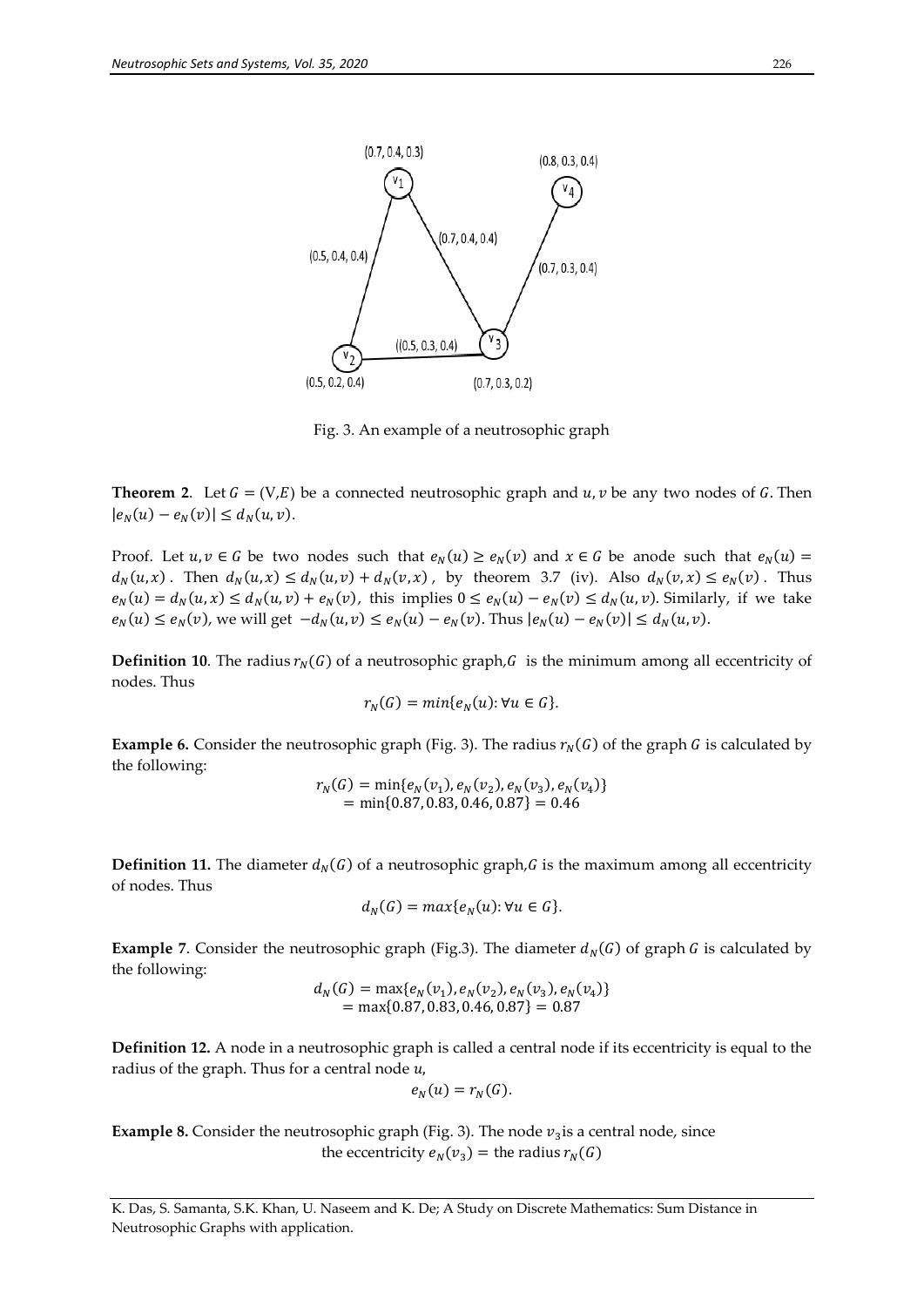**Definition 13.** A node in a neutrosophic graph is called a peripheral node if its eccentricity is equal to the diameter of the graph. Thus for a peripheral node  $u$ ,

$$
e_N(u) = d_N(G).
$$

**Example 9.** Consider the neutrosophic graph (Fig. 3). The nodes  $v_1$  and  $v_4$  are peripheral nodes, since the eccentricity  $e_N(v_1)$  = the diameter  $d_N(G)$  = the eccentricity  $e_N(v_4)$ .

**Theorem 3**. Let  $G = (V, E)$  be a connected neutrosophic graph with  $r_N(G)$  and  $d_N(G)$  be the radius and diameter respectively, then  $r_N(G) \le d_N(G) \le 2r_N(G)$ .

Proof. From the definition, it follows that  $r_N(G) \le d_N(G)$ . Let  $u, v, w \in V$  such that u be central node i.e.  $e_N(u) = r_N(G)$  and v, w be peripheral node i.e.  $e_N(v) = e_N(w) = d_N(G)$ . Now  $d_N(v, w) \le d_N(v, u) +$  $d_N(u, w)$ , by theorem (iv). This implies  $d_N(G) \le r_N(G) + r_N(G) = 2r_N(G)$ . Thus  $d_N(G) \le 2r_N(G)$ . Therefore,  $r_N(G) \le d_N(G) \le 2r_N(G)$ .

#### **6. Application to travelling salesman problem**

Suppose there are few places in a city and roads connect the places. Hence the places and roads together form a network. But the problem is to find a way that a salesman can visit all the planes once with the lowest travelling cost. Now the travelling cost is directly proportional to the road distance travel by salesman. But all the roads are not in the same smooth conditions to measure road distance in practical. So the real travelling distance with cost may be effected the bad road, non-pucca roads, water path etc. Thus to calculate the path distance, it is generally ignored the current condition of the paths. The true value indicates the expected distance on good road. The falcity indicates the current false parameter like general traffic on the routes, muddied on road. Indeterminacy includes delay due to road construction, political movement and any other factors like water path. Therefore Travelling salesman problem should be presented by neutrosophic environment. Hence the travelling distance between the places should be taken as neutrosophic value.

#### **6.1. Steps to find the sum distance of the travelling salesman problem.**

To find the minimum travelling cost in travelling salesman problem in the neutrosophic environment, all the necessary steps are given below as an algorithm.

Step-1: Input all edge membership values between the places.

Step-2: Evaluate the weight of edges.

Step-3: Find all the Hamiltonian cycles between the requird places.

Step-4: Evaluate length of the said cycles.

Step-5: Find the minimum length among the cycles.

#### **6.2. Numerical example**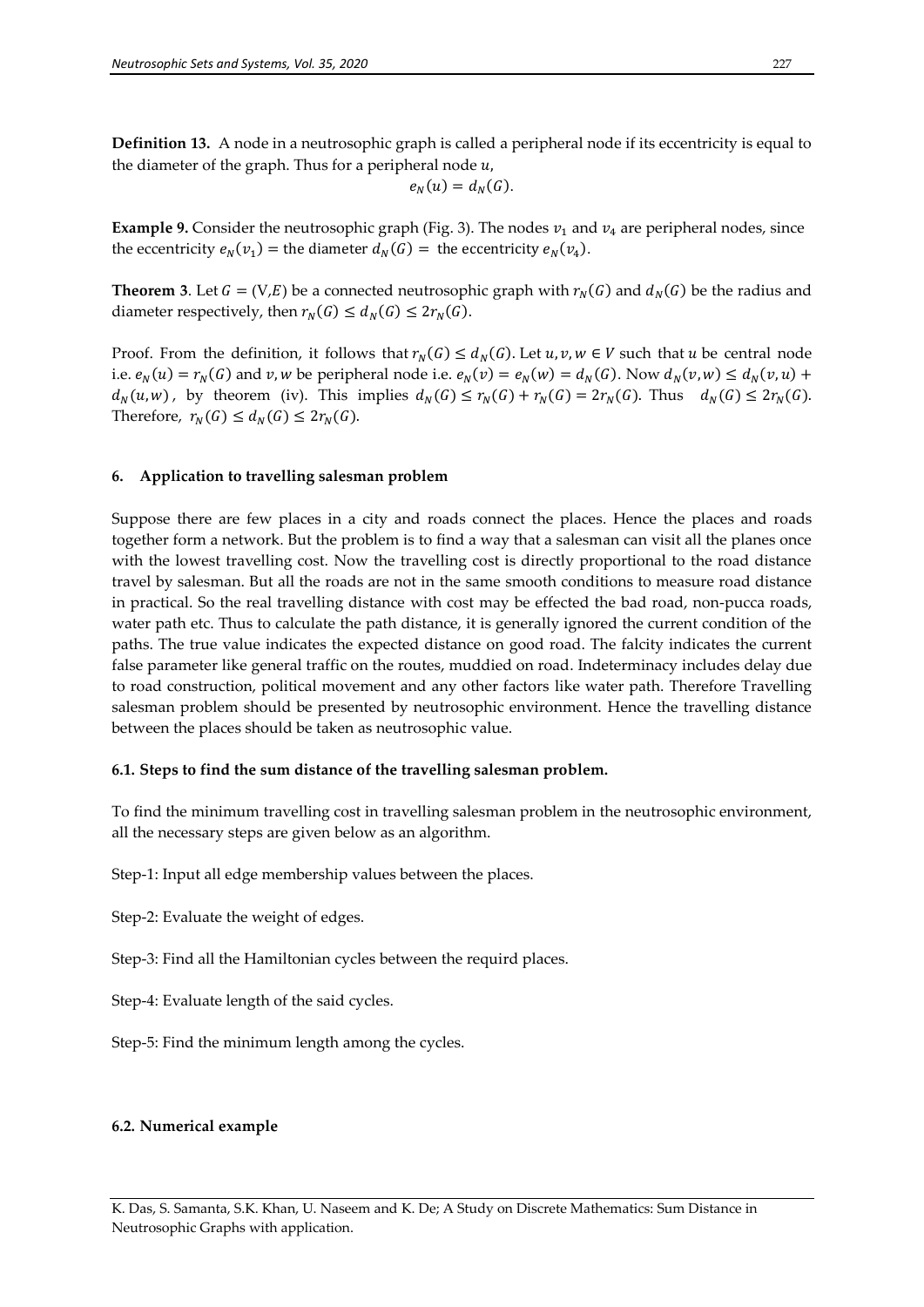Suppose there are four places and six roads are connecting the places in a city. A salesman wants to visit all the places once and returning back to the starting place. The problem is to find a cycle with minimum cost of travelling.

The edge membership values (Table 2) between the places are given in the figure 4 where the membership value (0.5, 0.3, 0.2) between two places  $P_1$  and  $P_2$  represent that distance of good road between  $P_1$  and  $P_2$  is 0.5, distance of bad road between  $P_1$  and  $P_2$  is 0.3 and distance of nonconstructed road between  $P_1$  and  $P_2$  is 0.2 and similar for the other values.

| Places          | Distance between places |
|-----------------|-------------------------|
| $P_1 - P_2$     | (0.5, 0.3, 0.2)         |
| $P_1 - P_2$     | (0.4, 0.6, 0.4)         |
| $P_1 - P_4$     | (0.8, 0.3, 0.2)         |
| $P_A - P_2$     | (0.5, 0.3, 0.6)         |
| $P_3 - P_2$     | (0.6, 0.2, 0.3)         |
| $P_{4} - P_{2}$ | (0.7, 0.2, 0.4)         |

Table 2. Distace between two places



Figure 4: A graph among four cities.

The weight  $\omega_{ij}$  between the places  $P_i$  and  $P_j$  are given below:

| $\omega_{12}(P_1, P_2) = 0.3$ , | $\omega_{13}(P_1, P_3) = 0.24,$ |
|---------------------------------|---------------------------------|
| $\omega_{14}(P_1, P_4) = 0.44,$ | $\omega_{23}(P_2, P_3) = 0.42,$ |
| $\omega_{24}(P_2, P_4) = 0.43,$ | $\omega_{34}(P_3, P_4) = 0.51.$ |

There are four possible cycles to visit all the places once from starting point to that point. These cycles are:

$$
C_1: v_1 - v_2 - v_3 - v_4 - v_1
$$
  

$$
C_2: v_1 - v_2 - v_4 - v_3 - v_1
$$
  

$$
C_3: v_1 - v_3 - v_2 - v_4 - v_1
$$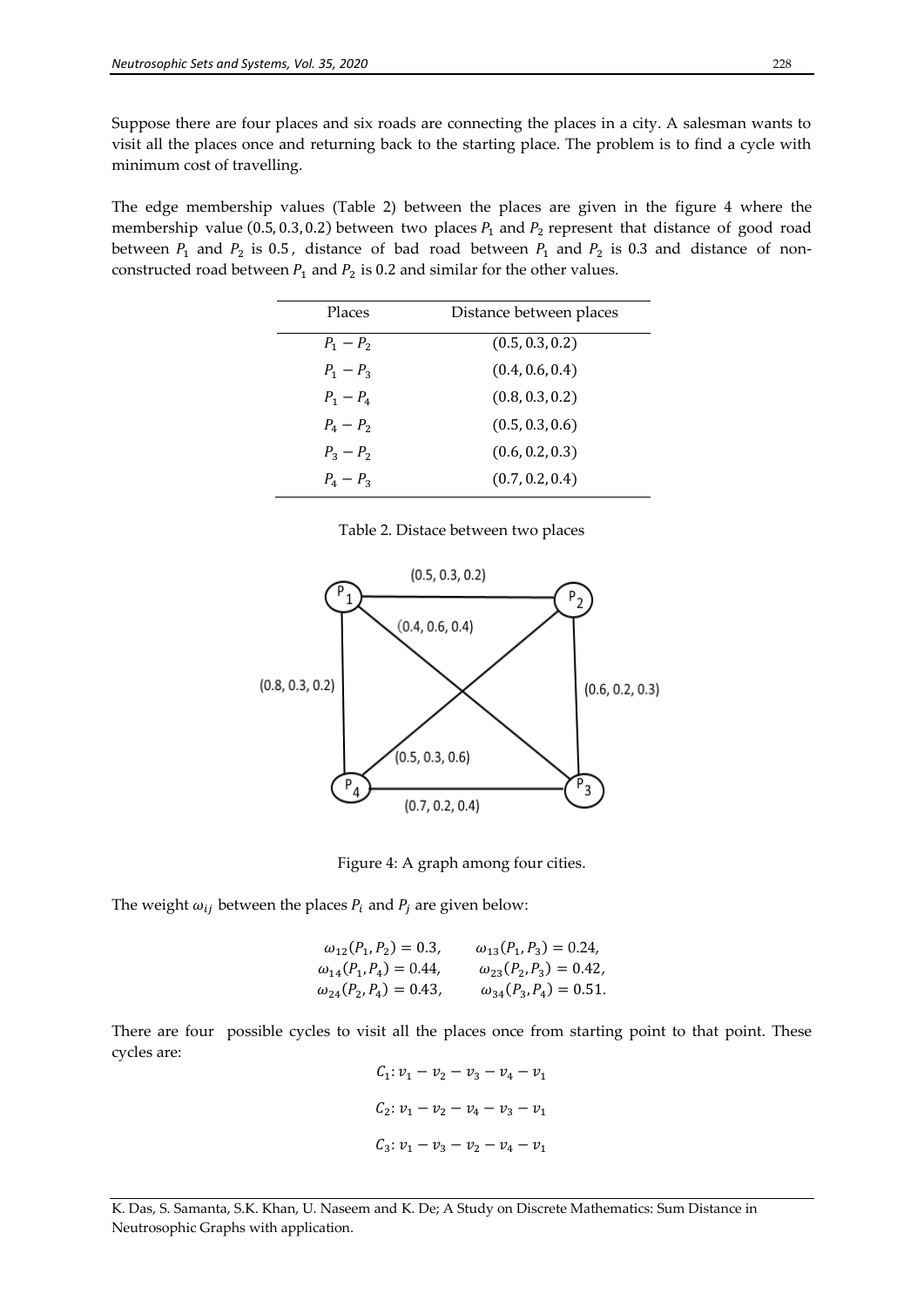$$
C_4: v_1 - v_3 - v_4 - v_2 - v_1
$$

The length  $L_N(C_i)$  travelled by the salesman for the above cycles  $C_i$  are:

$$
L_N(C_1) = 1.67, L_N(C_2) = 1.48, L_N(C_3) = 1.53, L_N(C_4) = 1.48
$$

Since the value 1.48 is minimum length for the cycles  $C_2$  and  $C_4$ , hence these cycles give the minimum travelling cost to the salesman.

### **7. Conclusions**

In this article, sum distance, eccentricity, radius etc. in a neutrosophic graph has been developed. Some definitions, examples and theorems give a clear idea about the proposed study. A neutrosophic graph is recently a very important topic. There are many scopes to research on that topic. One can develop this study to the generalized neutrosophic graph. The real application inthe travelling salesman problem has been illustrated with a numerical example. This idea also gives us to develop future research in neutrosophic graphs.

**Funding:** This research received no external funding.

**Conflicts of Interest**: The authors declare no conflict of interest.

## **References**

- 1. Das K., Mahapatra R., Samanta S. and Pal A, Influential Nodes in Social Networks: Centrality Measures, IGI Global, 15, 2020.
- 2. Kauffman A., Introduction a la Theorie des Sous-emsemblesFlous, Paris: Masson et CieEditeurs, 1973.
- 3. Rosenfeld A., Fuzzy graphs, Fuzzy Sets and their Applications (L.A.Zadeh, K.S.Fu, M.Shimura, Eds.), Academic Press, New York, 77-95, 1975.
- 4. Yeh R. T. and Bang S. Y., Fuzzy relations, fuzzy graphs and their application to clustering analysis. In: Zadeh LA, Fu KS, Shimura M (eds). Fuzzy sets and their Application to Cognitive and Decision Processes. Academic Press, New York, 125–149, 1975.
- 5. Bhattacharya P., Some remarks on fuzzy graphs, Pattern Recognit Lett 6:297–302, 1987.
- 6. Sunitha M. S. and Vijayakumar A., Some Metric Aspects Of Fuzzy Graphs, In: Proceedings Of The Conference on Graph Connections. CochinUniversity of Science and Technology, Cochin, 111–114, 1998.
- 7. Bhutani K. R. and Rosenfeld A., Strong arcs in fuzzy graphs, Information Sciences, 152, 319–322, 2003.
- 8. Bhutani K. R. and Rosenfeld A., Fuzzy end nodes in fuzzy graphs, Information Sciences, 152, 323–326, 2003.
- 9. Bhutani K. R., Rosenfeld A., Geodesics in fuzzy graphs, Electron Notes Discrete Math, 15, 51–54, 2003.
- 10. Linda J. P., Sunitha M. S., On g-eccentric nodes g-boundary nodes andg-interior nodes of a fuzzy graph, Int Jr Math Sci Appl, 2, 697–707, 2012.
- 11. Akram M., Bipolar fuzzy graphs. Information Sciences, 181, 5548–5564, 2011.
- 12. Akram M. and Dudek W. A., Interval-valued fuzzy graphs, Computer and Mathematics with Applications, 61, 289-299, 2011.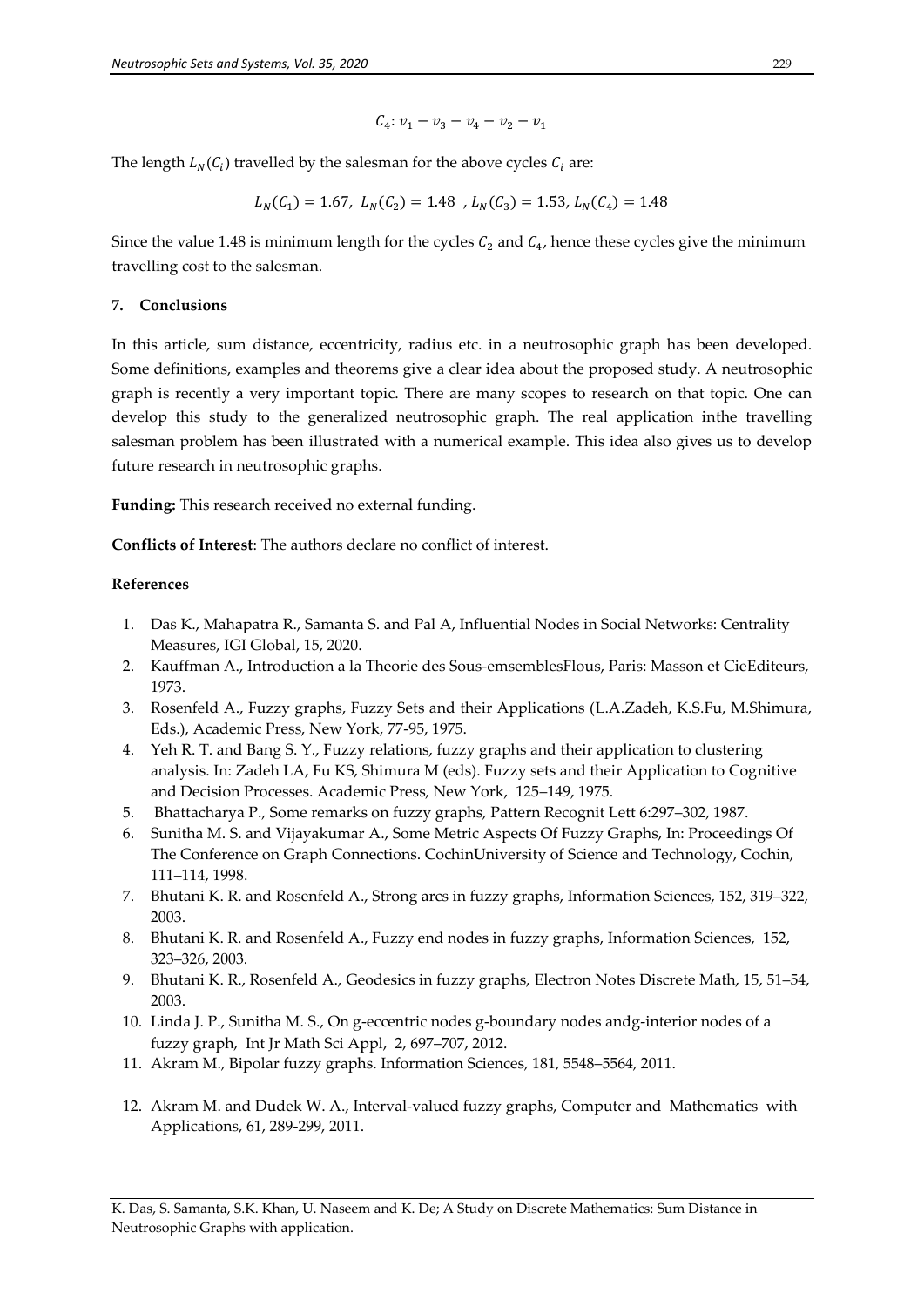- 13. Samanta S. and Pal M., Fuzzy k-competition graphs and p-competition fuzzy graphs, Fuzzy Information and Engineering, 5, 191-204, 2013.
- 14. Samanta S. and Pal M., Fuzzy planar graphs, IEEE Transactions on Fuzzy Systems, 23(6) , 1936- 1942, 2015.
- 15. Tom M. and Sunitha M. S., Strong sum distance in fuzzy graphs, SpringerPlus, 4: 214, 2015.
- 16. Samanta S. and Sarkar B., Representation of competitions by generalized fuzzy graphs, International Journal of Computational Intelligence System, 11, 1005-1015, 2018.
- 17. Smarandache F., Neutrosophyneutrosophic probability, Set and Logic, Amer Res Press, Rehoboth, USA, 1998.
- 18. Broumi S., Talea M., Bakali A. and Smarandache F., Single valued neutrosophic graphs, Journal of New Theory, 10, 86-101, 2016.
- 19. Akram M. and Shahzadi G., Operations on single-valued neutrosophic graphs, Journal of Uncertain Systems,11(1), 1-26, 2017.
- 20. Broumi S., Bakali A., Talea M., Smarandache F. and Hassan A., Generalized single-valued neutrosophic graphs of first type, Acta Electrotechica, 59, 23-31, 2018.
- 21. Akram M. and Siddique S., Neutrosophic competition graphs with applications, Journal Intelligence and Applications, 33, 921-935, 2017.
- 22. Das K., Samanta S. and De K., Generalized Neutrosophic Competition Graphs, Neutrosophic Sets and Systems, 31, 156-171, 2020.
- 23. Abdel-Basset M., Nabeeh N. A., El-Ghareeb H. A. and Aboelfetouh, A., Utilising neutrosophic theory to solve transition difficulties of IoT-based enterprises. Enterprise Information Systems, 1-21, 2019.
- 24. Abdel-Baset M., Chang V. and Gamal A., Evaluation of the green supply chain management practices: A novel neutrosophic approach. Computers in Industry, 108, 210-220, 2019.
- 25. Abdel-Basset M., El-hoseny M., Gamal A. and Smarandache F., A novel model for evaluation Hospital medical care systems based on plithogenic sets. Artificial intelligence in medicine, 100, 101710, 2019.
- 26. Abdel-Basset M., Mohamed R., Zaied A. E. N. H. and Smarandache F., A hybrid plithogenic decision-making approach with quality function deployment for selecting supply chain sustainability metrics. Symmetry, 11(7), 903, 2019.
- 27. Abdel-Basset M., Manogaran G., Gamal A. and Chang V., A Novel Intelligent Medical Decision Support Model Based on Soft Computing and IoT. IEEE Internet of Things Journal, 2019.
- 28. Chakraborty A., Application of Pentagonal Neutrosophic Number in Shortest Path Problem, International Journal of Neutrosophic Science, 3(1), 21-28 , 2020.
- 29. Chakraborty A., A New Score Function of Pentagonal Neutrosophic Number and its Application in Networking Problem, International Journal of Neutrosophic Science, 1(1), 40-51 , 2020.
- 30. Das S. K. and Edalatpanah S. A., A new ranking function of triangular neutrosophic number and its application in integer programming, International Journal of Neutrosophic Science, 4(2), 82-92, 2020.
- 31. Khan S. K., Farasat M., Naseem U. and Ali F., Performance Evaluation of Next-Generation Wireless (5G) UAV Relay, Wireless Personal Communications, Wireless Personal Communications, 113,145-160, 2020.
- 32. Khan S. K., Farasat M., Naseem U. and Ali F., Link‐level Performance Modelling for Next-Generation UAV Relay with Millimetre‐Wave Simultaneously in Access and Backhaul, Indian Journal of Science and Technology, 12(39), 1-9, 2019.
- 33. Naseem U. and Musial K., Dice: Deep intelligent contextual embedding for Twitter sentiment analysis, 2019 International Conference on Document Analysis and Recognition (ICDAR), 953— 958, 2019.